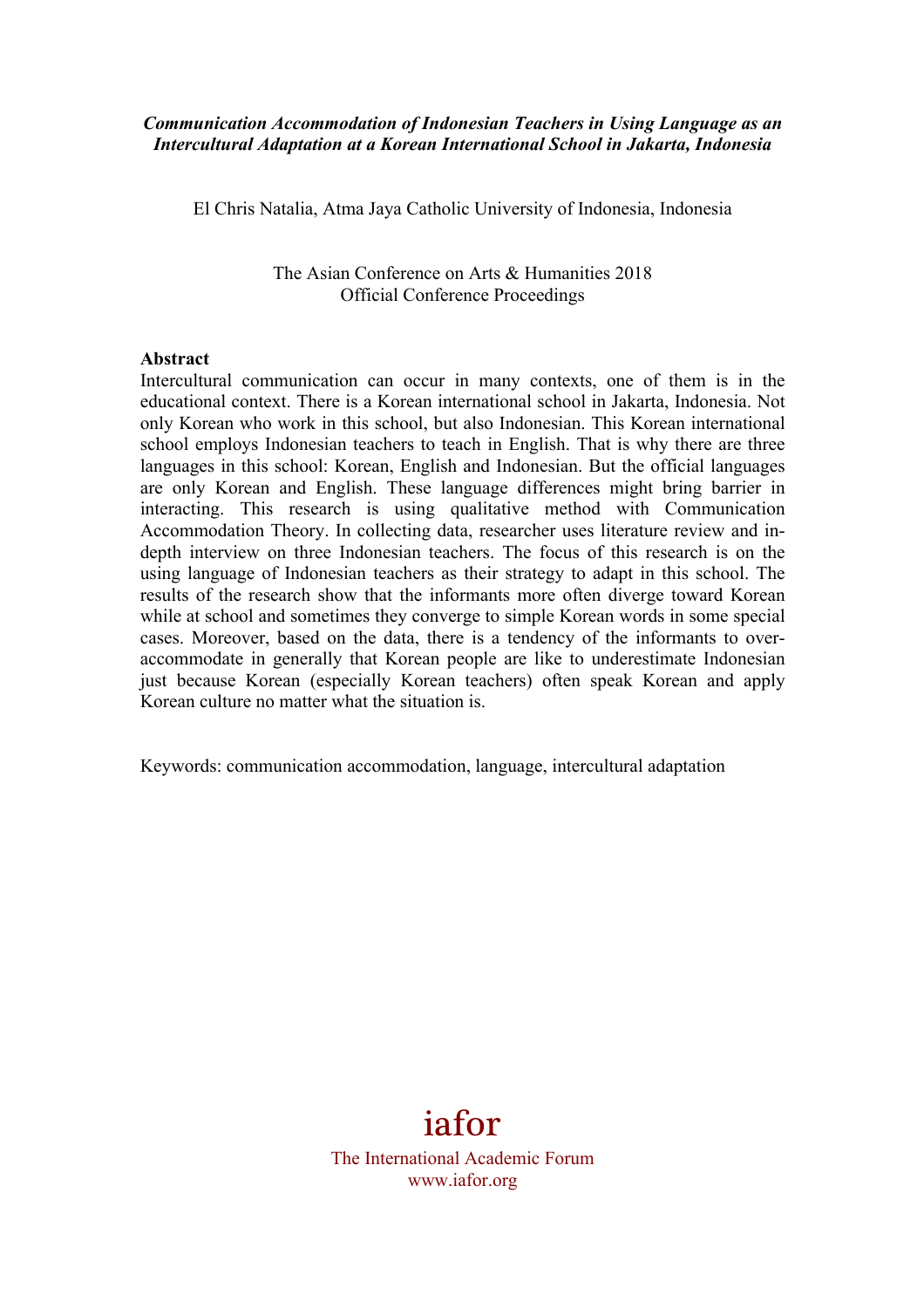#### **Introduction**

Culture is a part of society. The inherent cultural background of a person can be formed from the environment or previous culture that passed down from generation to generation. Cultures that we get from previous generations are based on the views and values of each individual. Culture has influence in various contexts, such as in educational, business, health, and other contexts. In the context of education, the process of teaching and learning is also influenced by culture. For instance, the classroom consists of students and teachers who come from different cultural backgrounds. Even if they are from the same country, their culture can be different. This might be due to the environment, family, or the things.

What is formed within each individual can be called identity. The identity of every person is different and everyone can have more than one identity. This identity is always with them wherever they are. Identity definitely has a role when someone communicates with others. According to Ting-Toomey (in Gudykunst, 2005), all individuals are socialized in a larger group of cultural memberships. From this group, their identity also will be formed. One of the obvious identities of someone is the use of language. According to Samovar, Porter, McDaniel, & Roy (2013), language plays an important role in the formation and expression of your identity, particularly national identity. Language is also establishing and expressing ethnic identity. Futhermore, language can categorize people into groups according to factors, such as age and gender.

In teaching and learning activities, all international schools in Jakarta involve Indonesian teachers and the commonly used language is English. Regarding to international school, quoted from metrotvnews.com (Wednesday, August 30, 2017), the number of international schools in Indonesia reached 192. This number is the largest number of international schools in Southeast Asia. Data obtained from the Ministry of Education and Culture (Kementerian Pendidikan dan Kebudayaan), especially for international schools with early childhood services, there are 123 cooperative education units (Satuan Pendidikan Kerja Sama) registered in the Directorate General of Early Chilhood Education (Dirjen Pendidikan Anak Usia Dini Nonformal dan Informal).

Among many international schools in Jakarta, there are some international schools from South Korea. The international school in this research is a Korean international school with early childhood services in Jakarta. This Korean international school involves Indonesian people to work as teachers and staff. For teachers, those who can work here are those who can speak English well. Indonesian teachers are required to teach in English. Therefore, in this international school students will study in two languages, English and Korean. The number of students in one class usually never more than 20 which the majority of them are South Koreans and the rest are mixed ethnic of South Korean and Indonesian or South Korean with other citizenship.

In this international school there are two teachers who have responsibility in each class: Korean teacher and Indonesian teacher. They must work together to take care students in the class. Usually, Korean teachers in this school are only contracted for two years. Their contracts can be stopped or extended by the principle who is Korean. Thus, every two years Indonesian teachers will usually have different Korean fellow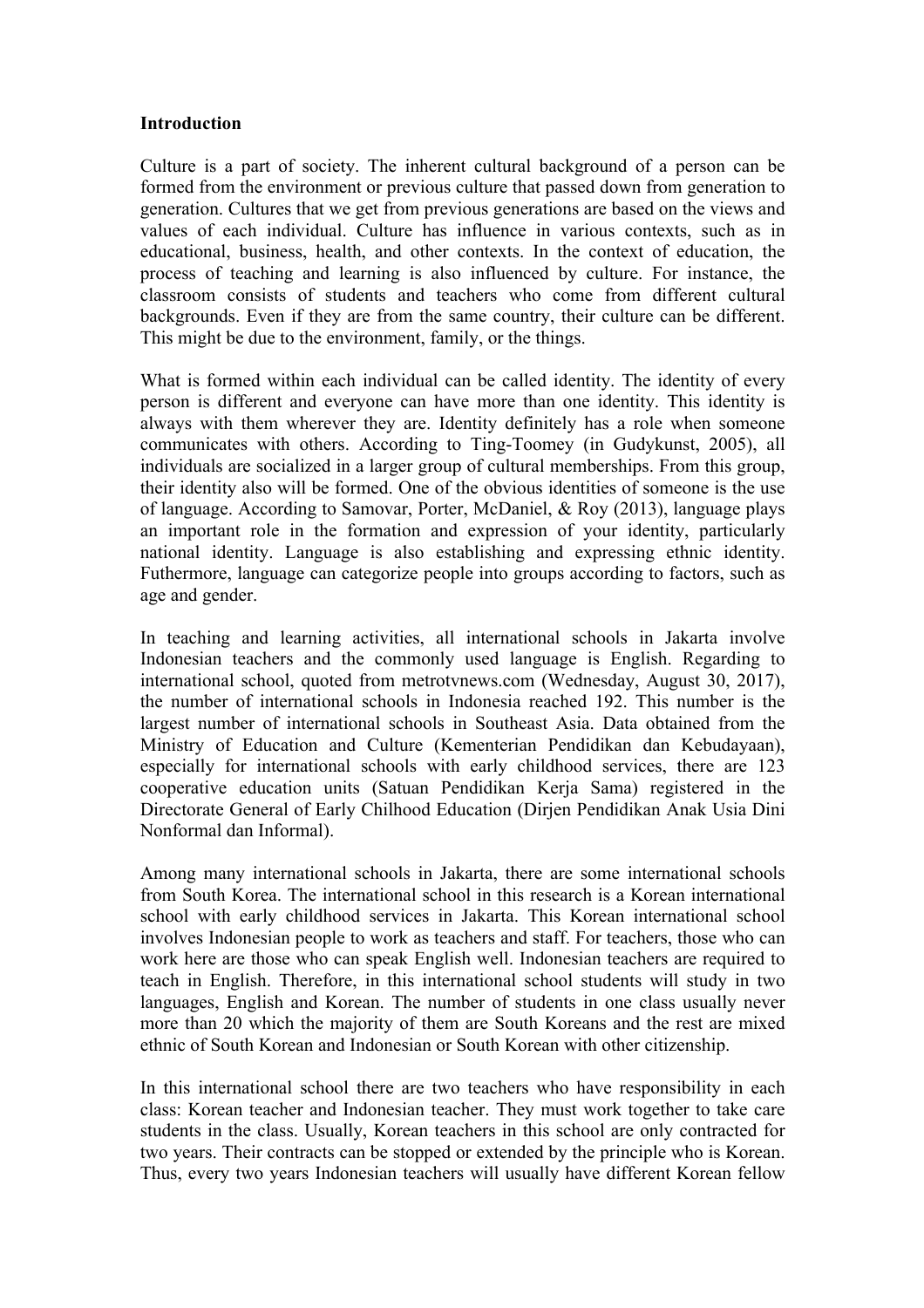teachers. Indonesian teachers will teach in English and Korean teacher in Korean language. Teachers must prepare a program book for each level. Every program book that will be conducted every week is made in two versions, Indonesian and Korean versions with the same theme or learning topic. Uniquely, in making this program book, both Korean and Indonesian teachers rarely exchange ideas. They make it on their own as long as it relates to the theme.

While working in Korean international school, Indonesian teachers are always dealing with Korean teachers, students, and parents who have different cultural background with them. The obvious different culture that they have to face is language. Indonesian teachers must adapt toward language differences in order to work well. All teachers are required to speak English while communicating each other. Even at the meeting, the language used is English. However, there are exceptions for those who Korean, Koreans are allowed to communicate in Korean language. Korean language in Indonesia is not a common language like English where many people get used to it. Indonesian teachers working in this school can't speak Korean. Officially, there are two language used in this school: English and Korean. But because there is also Indonesian people who work at this school, Indonesian language becomes an additional language in this school. This different languages sometimes can create barrier, especially for Indonesian people to adapt. Language is not only talking about the language literally, but also the intonation, dialect and pronunciation that can be a problem or barrier in interacting.

Communication barriers from different language can occur in teaching and learning activities, both inside and outside the classroom. There is a possibility of misunderstanding between Indonesian teachers and Korean teachers. Not all Korean teachers can speak English fluently, as well as Korean parents and students. Usually, English (or Indonesian language) can only be spoken well by the parents who come from Indonesia or who married Indonesian. Similarly, students who are mixed ethnic of Indonesian-Korean are also usually fluent in Indonesian.

Communication accommodation might be a strategy to adapt. Giles (in Griffin, 2012) says that speech communication is a frequently used strategy to gain the appreciation of people who are from different groups or cultures. In order to adapt to the new culture, someone might use some strategies, in the use of language and behavior. Accommodation is the constant movement toward or away from others by changing your communicative behavior (Griffin, 2012). Based on this matter, the researcher wants to do a research about the communication accommodation of Indonesian teachers when interacting with the Koreans at a Korean international school in Jakarta. The focus of this researh is how Indonesian teachers accommodate language as their strategy to adapt in this school. The research method used is qualitative with descriptive analysis and based on Communication Accommodation Theory.

### **Research Question**

Based on the research background, the research question for this study is "How is the communication accommodation of Indonesian teachers in using language as an intercultural adaptation at a Korean international school in Jakarta, Indonesia?"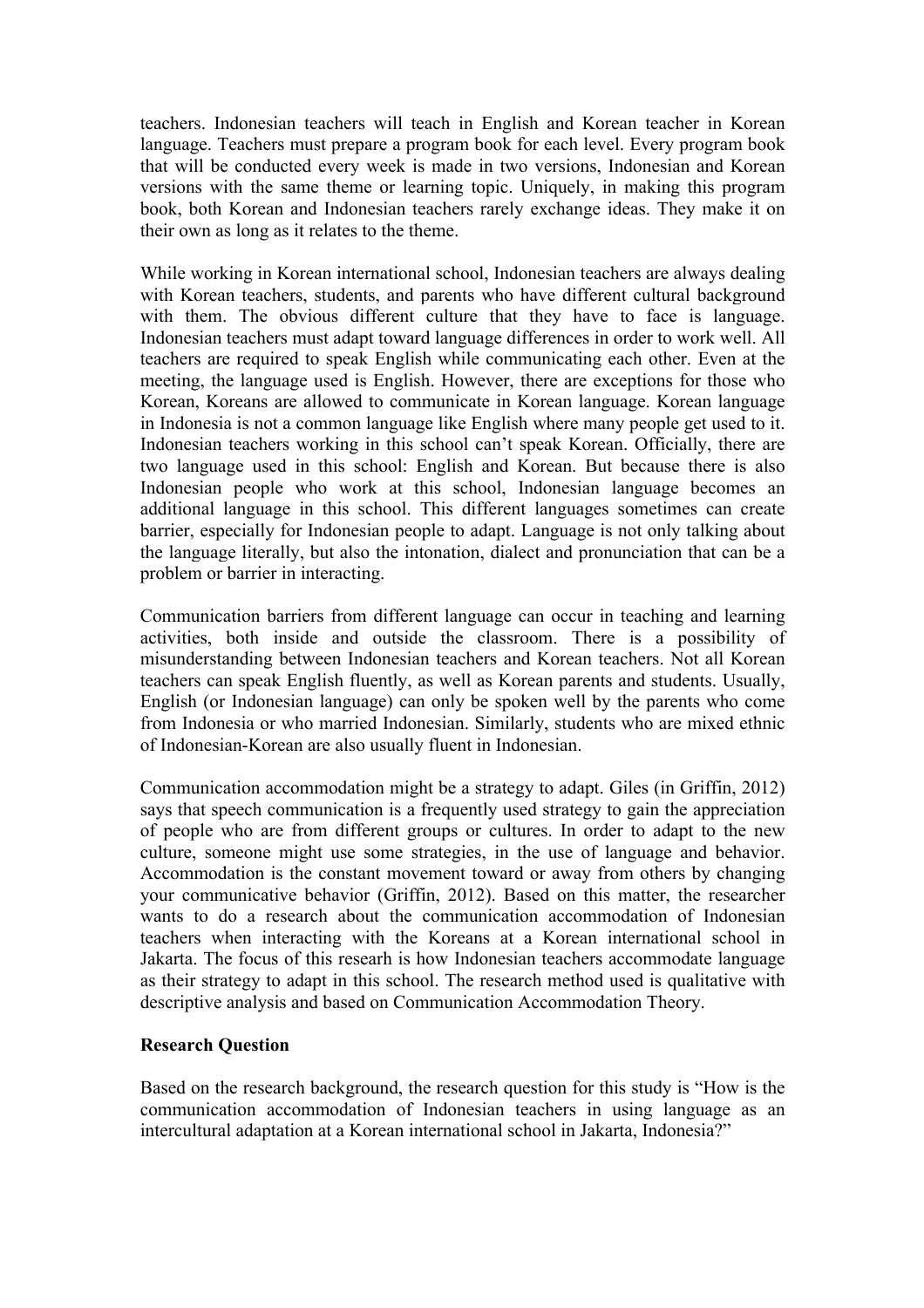# **Research Objective**

This research is aim to know how Indonesian teachers do the communication accommodation in using language as an intercultural adaptation at a Korean international school in Jakarta, Indonesia.

# **Literature Review**

# **Communication Accommodation**

Giles (in Griffin, 2012) contrasted two strategic forms of communication that diverse people use when they interact, convergence and divergence. Convergence is a strategy by which you adapt your communication behavior in such a way to become more similar to another person. In convergence, people may adapt to other's verbal and nonverbal behaviors. Convergence is a selective process; we may perceive but choose not to act with people. When people do converge, they rely on their perceptions of other person's speech or behaviors (West & Turner, 2014).

Another strategy of communication accommodation is divergence. Divergence is a communication strategy of accentuating the differences between you and another person. In interethnic encounters, you might insist on using a language or dialect with which the other is uncomfortable (Griffin, 2012). West  $&$  Turner (2014) also explains that instead of showing how two speakers are alike in speech rate, gestures, or posture, divergence is when there are no attempts to demonstrate similarities between speakers. Two people speak to each other with no concern about accommodating each other.

Based on West & Turner (2014), over-accommodation is trying to overdo efforts in organizing, modifying, or responding to others. Over-accommodation can occur in three forms. First, sensory over-accommodation, occurs when the speaker is overadapting to the other person who is considered to be limited in some way. Second, dependency overaccommodation which means speakers are consciously or unconsciously placed the receiver or listener in a lower status position and the listener will appear to depend on the speakers. The last one is intergroup overaccommodation, occurs when the speaker places the listener within a cultural group without recognizing the uniqueness of the individual.

# **Culture in Education Context**

What is taught in a culture, therefore, is crucial to the maintenance and perpetuation of that culture and usually is a major responsibility of the formal educational systems within a culture. In educational systems, both students and teachers participate in the learning process. Being familiar with what a culture teaches can give you insight that culture (Samovar et al., 2013). If a teacher teaches in a classroom that consists of students with different cultural backgrounds, he/she also can learn new culture and may do the adaptation into that culture. According to Glasglow, McNary, and Hicks (in Samovar et al., 2013), teachers must not only acknowledge the more obvious diversity issues such as color and physical disability, but also be aware of the cultural diversity of students and families.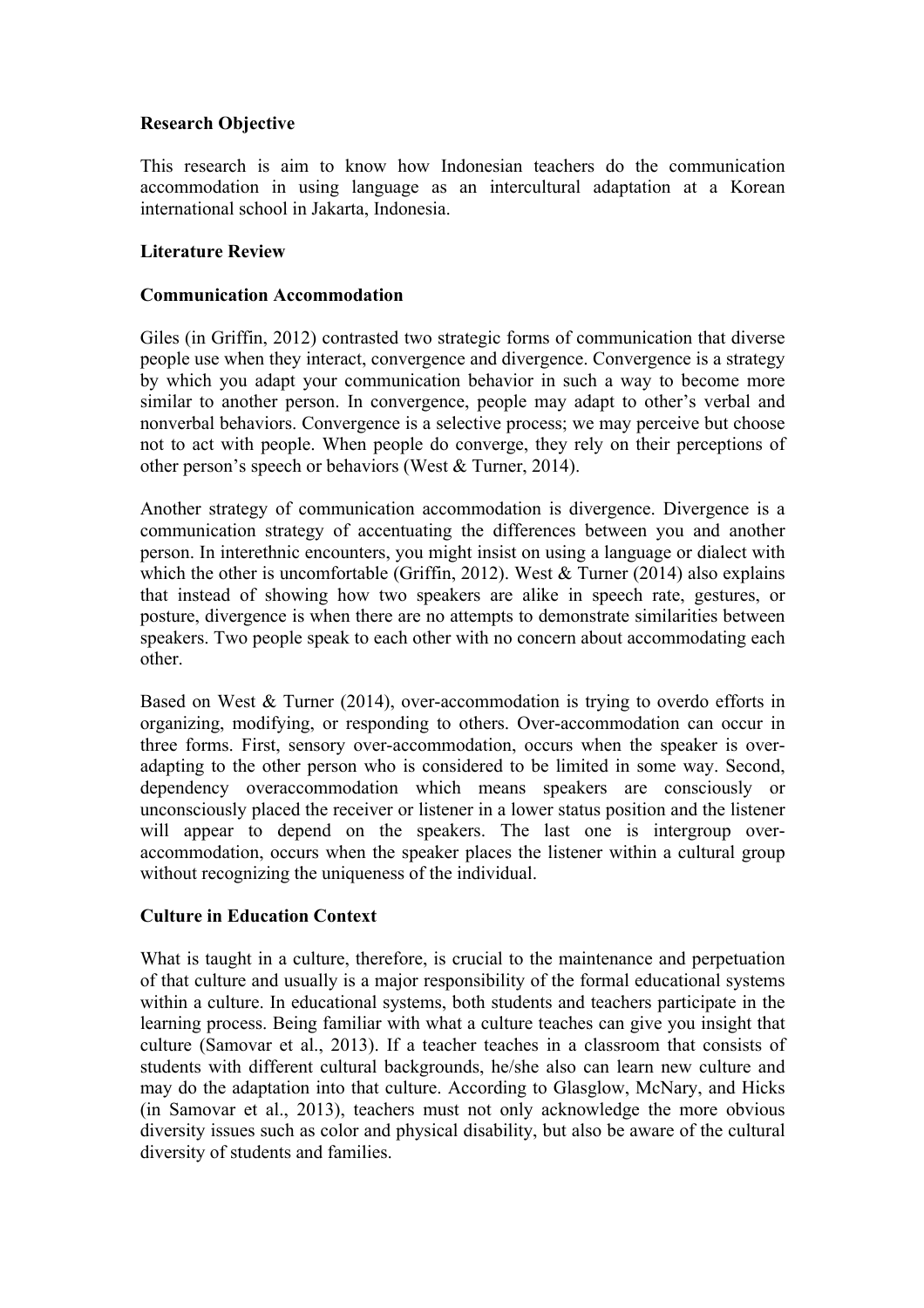Speaking about culture in education context, there is also linguistic issues. Based on Abrams and Ferguson (in Samovar et al., 2013), the dialects and languages spoken by students influence teachers; perceptions of students' academic ability, their learning opportunities, evaluations of their contributions to class, and the way they are grouped for instruction. Language can be the basis for categorization and the formation of ingroups and out-groups, especially within an institutional context where the languages spoken have unequal status. Language also related with identity. Any kind of language they speak reflects their identity.

### **The Using of Language as Intercultural Adaptation**

We speak each other using language. We use the same language to interact with other people as members in the same culture. According to Samovar et al. (2013), language and culture are the indispensable components of intercultural communication. Together, they form a synergy, each working to sustain and perpetuate the other while creating a greater phenomenon. Language is a set of shared symbols or signs that a cooperative group of people has mutually agreed to use to help them create meaning. Language also provides the means for a group of people to create a collective societal structure encompassing political, economic, social support, and educational institutions. Speaking about language, we also will discuss about the accent (pronunciation), dialect (vocabulary, grammar, and punctuation), argot (private vocabulary unique), and slang (non-standard terms, instances of formality). Knowing these language variations will help us to understand other culture, especially language and avoid erroneous and misinformed judgments.

Futhermore, language cannot be separate from culture. According to Gudykunst  $\&$ Kim (2003), the specific languages we speak are learned in our cultures and reflect our cultures. People who live or stay in a place that consist of people from different cultural background will do the adaptation to the culture in that place. They might become the minority groups in that area too. The most visible difference could be the language. People will try to speak in local language while interacting as the attempt to adapt to new culture. That new language becomes their second language. As Giles and Byrne (in Gudykunst & Kim, 2003) argue that second language learning cannot be explained unless the relations between the groups are taken into consideration. Garret, Giles, and Coupland (in Gudykunst & Kim, 2003) isolate five factors that contribute to members of a "minority" group learning the language of the "dominant" group. First factor involves how the minority language is viewed. Second, if members of ethnic groups perceive few alternatives to their "subordinate" status and view the chance of it changing as small, they will try to learn the dominant language. Third, members of minority groups will try to learn the dominant language to the extent that they perceive the boundaries between their groups and the dominant group to be soft and open. Fourth, members of minority groups will try to learn the dominant language to the extent that they derive satisfactory social identities from other group memberships. And last, if members of minority groups perceive the vitality of their groups to be low, they will attempt to learn the dominant group's language. In Korean case, Shim, Kim, and Martin (in Samovar et al., 2013) tell that the cultural values of collectivism, status, and harmony are also prevalent in the way Koreans use language. Status is another important cultural value and one's position as a senior or junior will dictate the appropropriate communication style. As a result, Koreans will use small talk in an effort to ascertain each other's hierarchical position.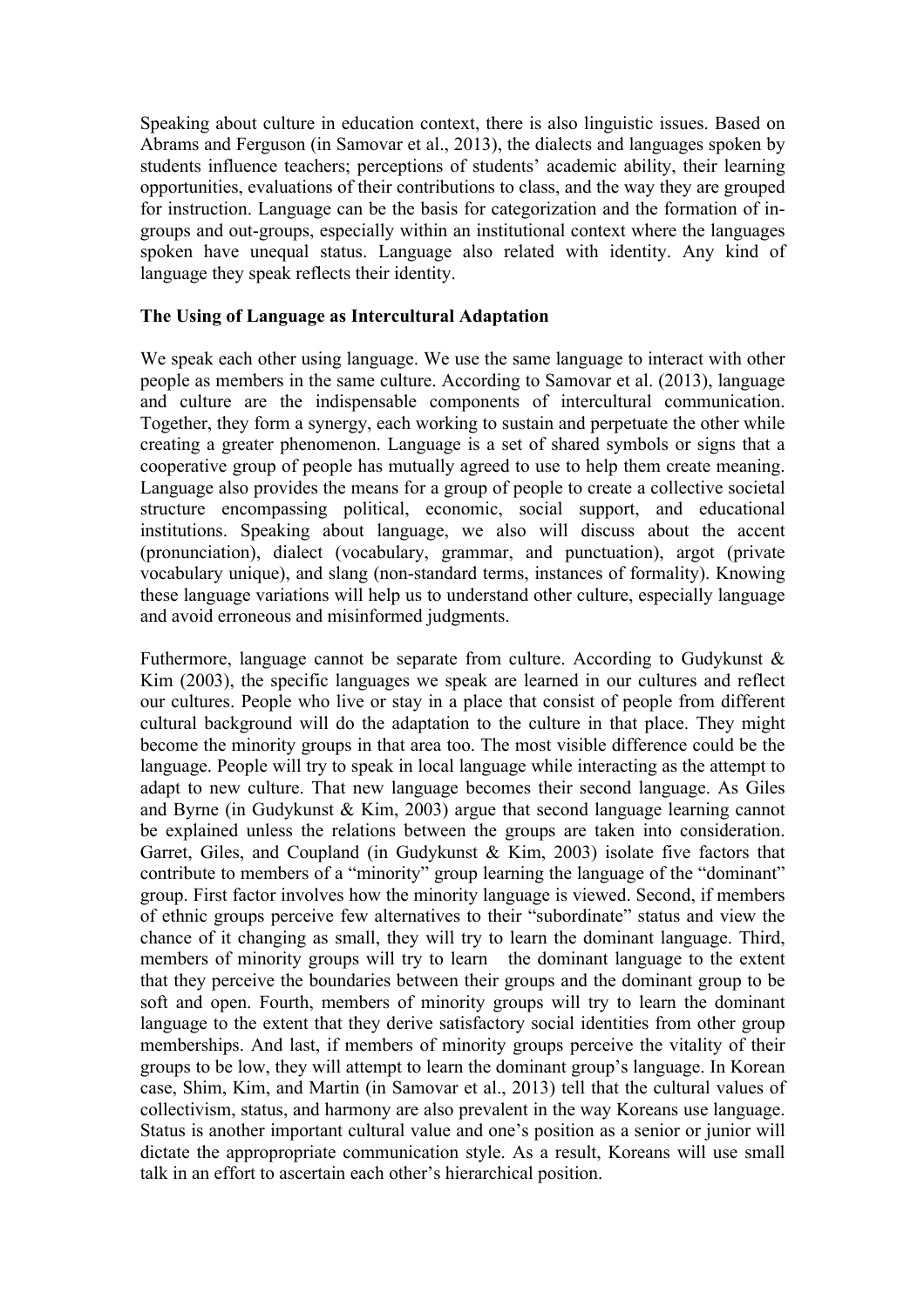### **Research Method and Limits**

The research is using qualitative method. This study describes about communication accommodation in using language by Indonesian teachers who work at a Korean international school in Jakarta. To collect the data, researcher did in-depth interview with three Indonesian teachers in the school and literature review. The limitation of the research here is on the using language of Indonesian teachers as a communication accommodation to adapt at a Korean international school in Jakarta.

### **Result and Discussion**

### **The Language Difference at School**

The most noticeable cultural difference at school is in the use of language. The most commonly language used while interacting in the school is Korean. However, for certain situations, such as when on meeting or when Indonesian teachers teach in the classroom, the language used is English. The school actually has an "invisible" rule saying that the mandatory language used in the school is English. However, both Indonesian teachers and Korean teachers, sometimes still use their own language. According to the informants, the language differences sometimes make it difficult for them to do their work at school and also cause misunderstanding. One of the informants says that the principal and the vice principal (both Korean) always remind teachers to speak in English. But in reality, Korean teachers do not speak English, even when all teachers gather in a meeting. They speak English only if they have to do conversation with Indonesian.

One informant who can't speak Korean said that she had a Korean teacher partner in a class who was not fluent in English and could not speak Indonesian at all. She said it was very confusing and difficult if her Korean partner did not understand what she was saying. In order to minimize the misunderstandings between them, she always uses body language and online dictionary in interacting. Other informant said when Indonesian teachers find a situation like this, besides using body language, they try to speak slowly to repeat the message or call other Korean teachers who are more fluent in English to ask for help.

In addition to fellow teachers, language differences are also experienced by the informants when interacting with students. According to them, interacting with students is much easier than teachers and parents. It is because of the language uses is the daily language with simple terms. In the case where the informants speak with mixed-ethnic students of Korean-Indonesian, the informants will use Indonesian language if the student does not understand what is conveyed in English. For Korean students, sometimes the informants will use Korean for simple words (not in sentences) if the students do not understand or do not want listen to what the informant is saying. For example, the words "왜" (wae = why), "고마워" (gomawo = thank you), "안녕" (annyeong = hello), or other simple Korean words because the informants are not fluent in Korean. Sometimes they use the simple Korean words in order to attract the attention of the students. Students tend to pay more attention if someone talks to them with a language that is familiar to them.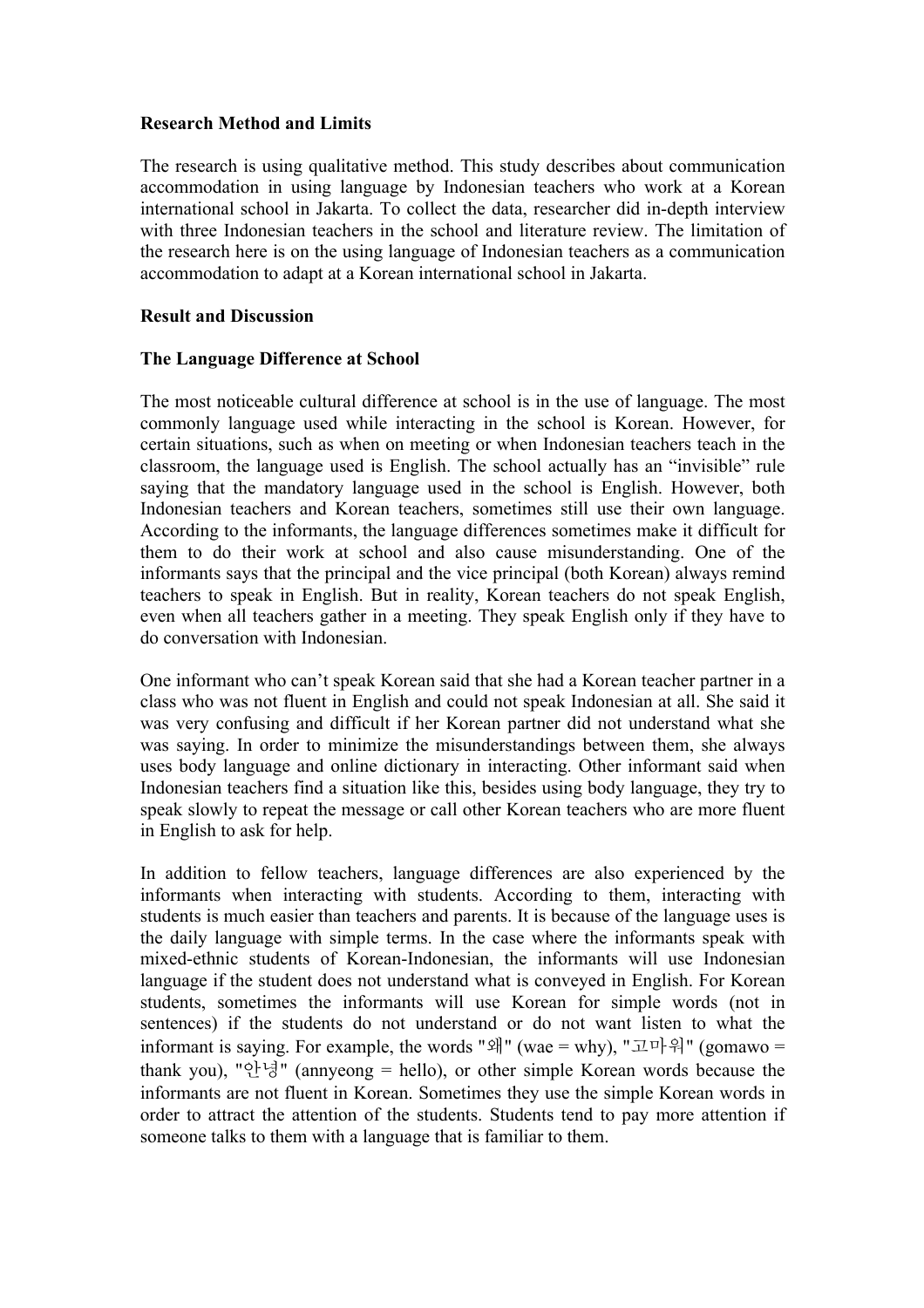Interacting with parents also sometimes causes problems. Most of the parents of students in this school are not fluent in English, especially Indonesian language. The most commonly language used by parents in this school is Korean. In fact, parents of students who Indonesian also speaks in Korean. However, there are exceptions to Indonesian teachers. The Indonesian parents will speak in Indonesian toward Indonesian teachers in this school. According to the informants, they always use Indonesian language with parents of students who come from Indonesia. This is to facilitate both informants and parents in communicating and sharing about the students and activities at school. It is easier to explain about the children progress to the parents when they communicate with Indonesian language. In this case, the Koreans at school never protest because they understand the situation.

The informants said that in minimizing the constraints or conflict of language differences, the school actually also make some efforts. One of the efforts is the principal likes to arrange a joint meal at school, both Korean teachers and Indonesian teachers. In addition, they also used to hanging out together, like going to a restaurant or coffee shop. However, it has never been done lately. They only have lunch together at school in certain occasions. In this togetherness, Indonesian teachers and Korean teachers can interact or communicate more deeply. Whatever it is, Korean teachers seen trying to always use English when interacting with Indonesian teachers. Sometimes, Korean teachers say a few sentences in Indonesian and Indonesian teachers also try to speak in a few Korean words.

In addition to the use of language, other things that are sometimes difficult to deal and can be inhibited is the intonation, dialect, and pronunciation when interacting. Speaking about culture in education context, there is also linguistic issues. The informants said that on their first level at school, they were shocked at the intonation and pronunciation of Korean teachers while they have a conversation with Indonesian. The intonation that Koreans use when speaking always ends with an "emphasis" that Indonesian teachers often interpret it as anger or protest. As for their pronunciation, the informants admitted that it was rather difficult to interact with Korean teachers than Korean students because of the unique Koreans pronunciation. For example, Koreans tend to hardly pronounce the letter 'L' and should always add a vowel at the end of words with consonant, like when saying the word 'friend', Koreans tend to pronounce 'friendeu'. Besides Korean teachers, informants also faced this unique things while interacting with students and parents. Even when students speak English, the intonation and pronunciation are the same as speaking in Korean. There will be extra vowel at the end of words with consonant. When the informants deal with such difficult situation, the informants will usually ask the Koreans to repeat it slowly and they will repeat it using gestures. This different pronunciation and intonation of Korean people cause many perceptions on Indonesian teachers, especially the informants. It pushes informants to think hard to understand what the Korean teachers or students want.

# **Communication Accommodation of Indonesian Teachers in Using Language**

When the informants started working in this school, they became like stranger in the midst of a majority of Koreans and Korean is the language they hear most often. Communication accommodation is a strategy that can be done in cultural adaptation in the school. This adaptation provides several options for them in interacting. They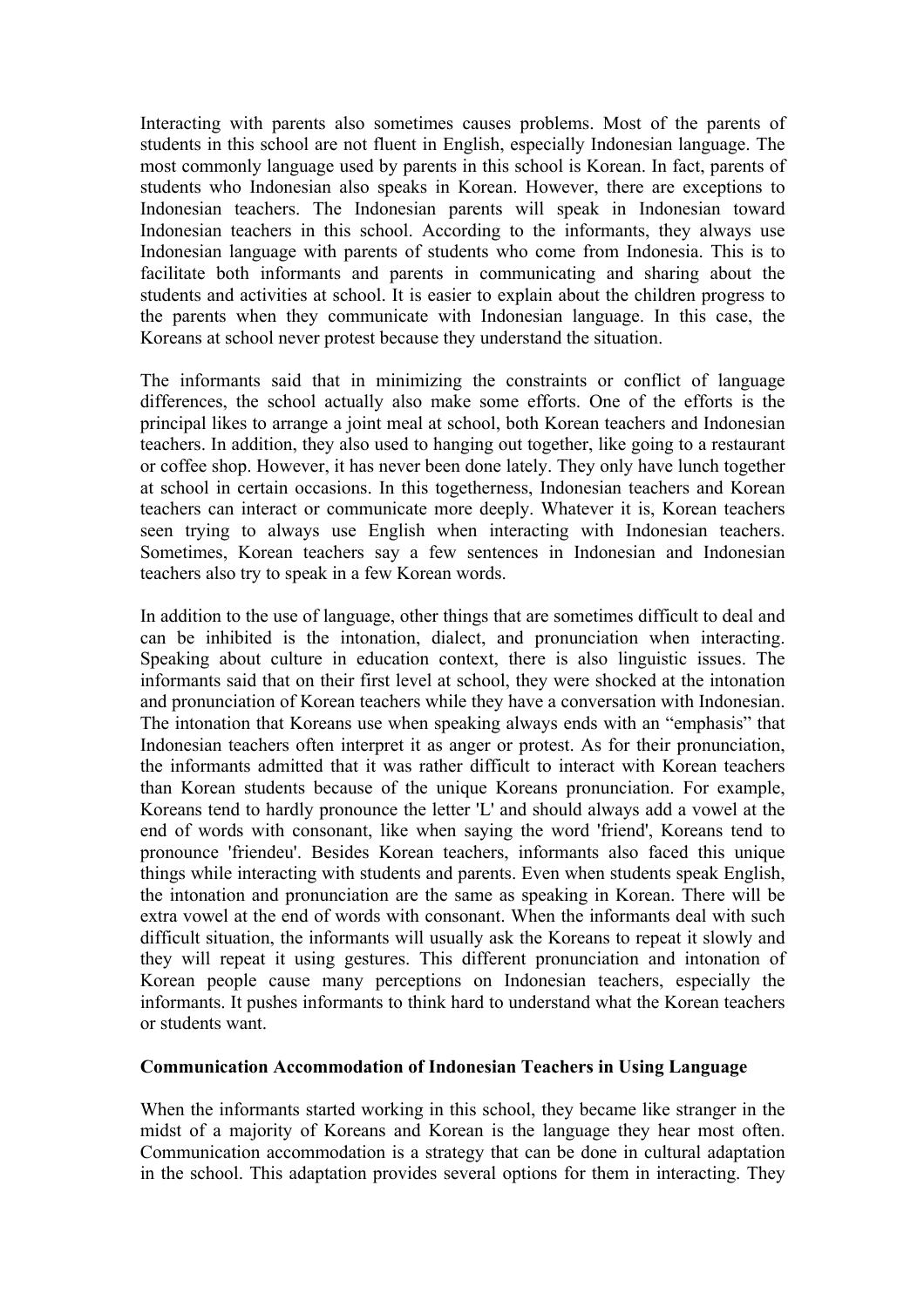might use the same language, distinguish themselves from other people or groups, or make excessive adaptation efforts. At the beginning, the informants who have just joined in this school did diverge towards Korean language. At this moment, they were diverging towards Korean because they could not speak Korean at all and they felt strange with that language. They think that they can speak Indonesian and do Indonesian culture at school because they all are in Indonesia. They also brought their cultural identity and prefered to speak only in Indonesian or English. In fact, the language that is more often used when outside the classroom (teaching hours) is Indonesian compared to English.

Although the informants work among Koreans, they admit that they still love Indonesian culture where they still use Indonesian language when communicating with other Indonesian people in this school. They sometimes also spoke Indonesian to each other unconsciously while being with Korean teachers in the staff room. An informant mentioned that there had been a parent protesting and reporting to the vice principal, expressing her objection that there were Indonesian teacher using Indonesian language in a class. This informant said the actually case is that Indonesian teacher speak Indonesian language to a student with mix-ethnic identity of Indonesian and Korean and this student can't speak Korean or English fluently. According to the informants, using Indonesian language sometimes helps them in working. As mentioned above, informants sometimes use Indonesian only if they interact with students with mix-ethnic of Korean-Indonesian and if the student really does not understand what the teacher is saying. In this case the informants choose to perform divergence against English and Korean language. In addition, it shows that the informants also made an effort to differentiate themselves from Korean people in the school with the aim of maintaining their cultural identity and making them feel comfortable to work at school.

At the beginning of working at school, the informants were indeed felt strange in the midst of Korean people and culture. Therefore, by speaking Indonesian, they feel comfortable and it shows that they are in Indonesia. In fact, the informants said that speaking Indonesian among Indonesian teachers can make them feel 'safe' when they are expressing their feelings about the Korean things or about what is happening in school. However, over time, Korean teachers end up sometimes speaking few Indonesian words to Indonesian teachers. Korean teachers also try to study Indonesian language with Indonesian teachers. The rules that used to say not to speak Indonesian were forgotten. But when Indonesian teachers teach, they still have to use English.

After the situation changes and the rules of language use are not as strict as they used to be, the informants become more comfort and they also converge with Korean. Informants converging on Korean language are shown when they interacted with Korean teachers and students. They do not speak Korean with parents who are from Korea because they have to show their credibility as a teacher who speaks English fluently. They still choose to speak English with parents who come from Korea and Indonesian language to parents who come from Indonesia.

The informants said that they inevitably have to listen and be familiar with the use of Korean language in the school. They were also trying to learn some Korean vocabulary to make it easier for them to adapt so they no longer feel strange at school although they still can not read the Korean letters. They learn about Korean language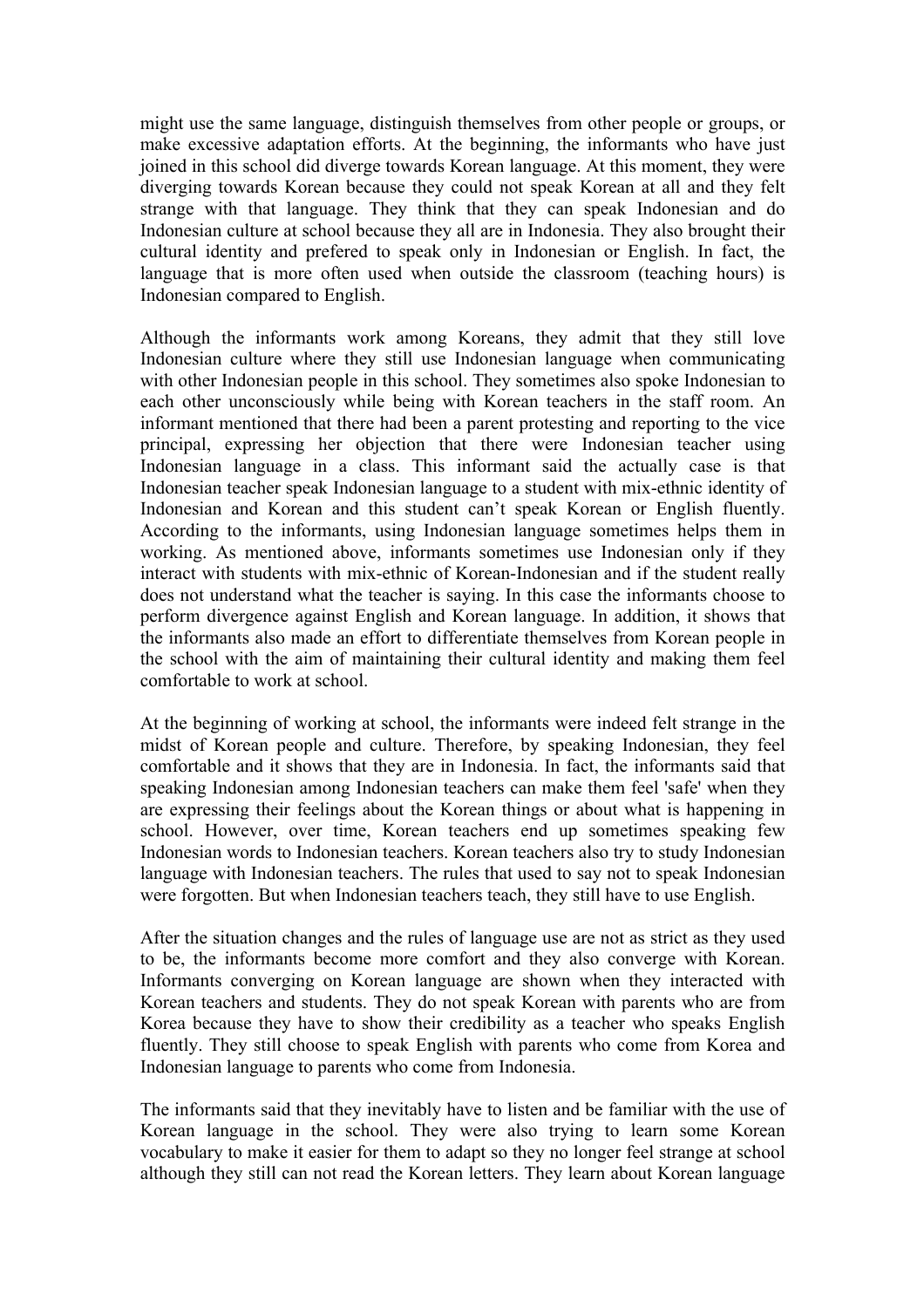with their Korean partner. Once they know some Korean vocabularies, they sometimes use Korean words when they find it difficult to talk to Korean teachers or students. This convergence is more common among Korean students. Parents never complained when Indonesian teachers used Korean language to their children. Parents prefer to use Korean rather than Indonesian language if their children do not understand English at school. Doing frequent interaction with Korean people and also studying some Korean vocabularies makes informants become accustomed to Korean language. In fact, the informants said that sometimes they speak in English with similar pronunciation to Korean people without realizing it. It's not only the pronunciation that similar, but also the intonation.

As for the intonation and pronunciation, the Indonesian teachers prefer to use the way Indonesian people usually talk. They do the divergence when interact with Korean people at school for the intonation and pronunciation. They said that they have to speak clearly. They don't put any emphasis or extra vowel at the end of words with consonant in speaking with Korean. But, the situation is change when the informants want to speak in Korean. They will speak like Korean also, but when talking in Korean language, for some words that must be saying in English, the informants keep saying it like usual. The informants said it sounds strange to speak like Korean. They want to prefend their original culture as Indonesian. According to one informant, when she speaks Korean, sometimes she was influenced by the Korean way of speaking, but not long afterwards, she then tried to re-adjust to the way she talked as an Indonesian.

Based on the interview with informants, they said that there was once an 'invisible' rule that all teachers must speak English in communicating each other. However, they feel there is an injustice because looks like that rule doesn't apply to Korean teachers. At school, Korean teachers always speak in Korean language among them and they have never been reprimanded. On the contrary, Indonesian teachers got reprimanded when talking in Indonesian with other Indonesian teachers. Korean teachers even speak in Korean while in the staff room or during meetings where there are also Indonesian teachers. This makes Indonesian teachers sometimes uncomfortable and disappointed because they do not understand what Korean teachers talk about and also because they themselves are not allowed to speak Indonesian. Korean teachers will use English only if they interact directly with Indonesian teachers. The disappointment of Indonesian teachers makes that rule wasn't obeyed by them who secretly or even sometimes unwittingly speak Indonesian language.

On the other hand, there are some behaviors from Korean people in the school that sometimes make the source think negative and over-accommodate. According to the result of interview with informants, it shows there is dependency overaccommodation. The Koreans like to show their 'higher status' at school. For example, Korean teachers are busy chatting with Korean (and laughing) without thinking of Indonesian teachers not speaking Korean although informants have been trying to understand Korean by learning vocabulary. Sentence in Korean language long and difficult according to informants, making informants feel like people who are not considered. They also assume that Koreans undermine Indonesian culture. As explained earlier, the sources argue that Koreans should respect Indonesian culture as they are in Indonesia and Koreans should appreciate the efforts of Indonesian teachers in respecting Korean culture.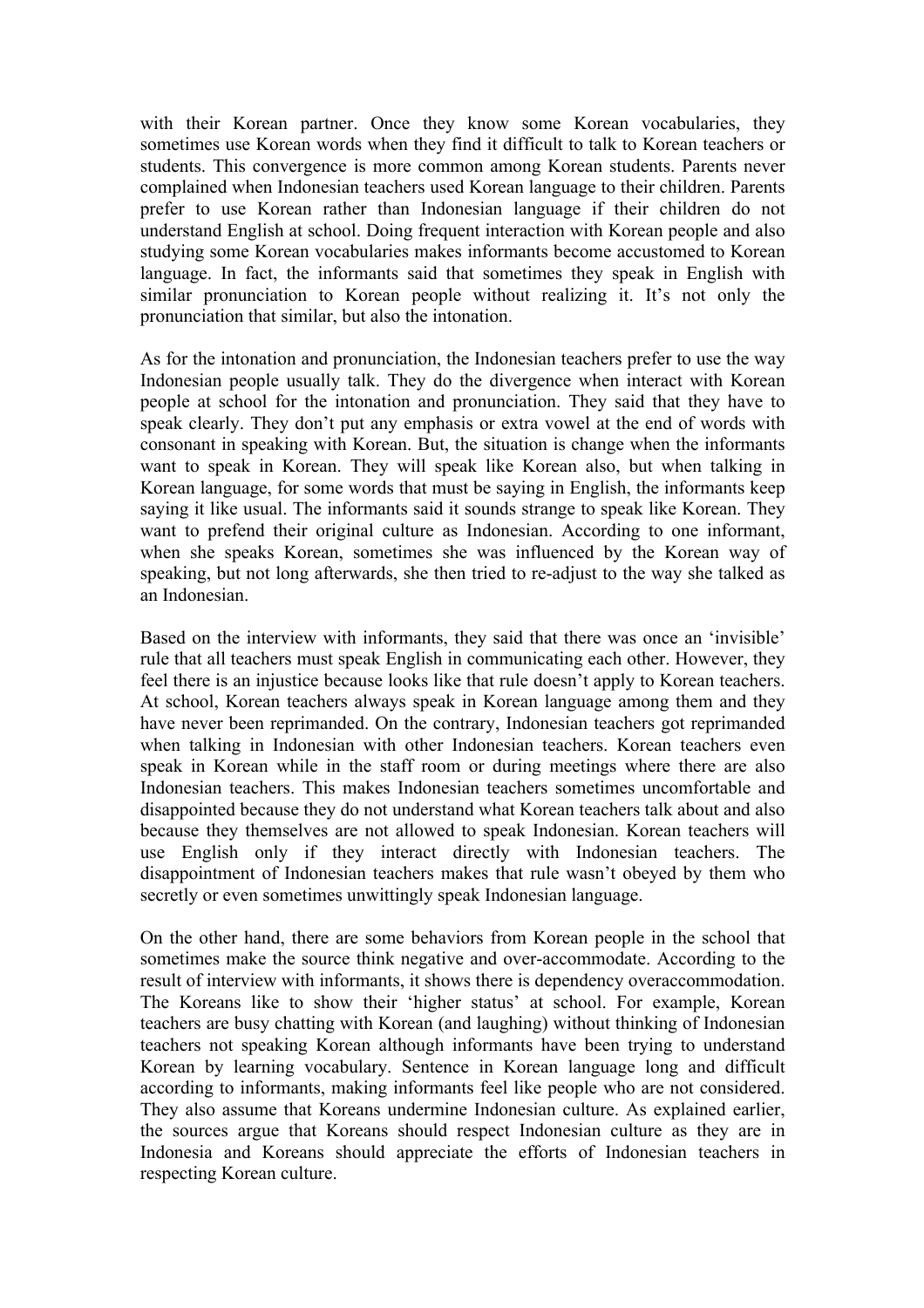### **Conclusion**

Intercultural communication occurs in various contexts of life, one of them is in education. The informants who are Indonesian teachers face different languages. Not only the language, but also the pronunciation, intonation and dialect became the challenge and even their difficulties in communicating with teachers, parents, students and students from South Korea. The informants make intercultural adaptations in the use of language in order to interact and work well. In adapting to the use of language, the informants are doing communication accommodation strategy with convergence and divergence.

The informants still have opinion that Indonesian people must love their own culture. According to them, the culture that has to be respected is the local culture. Therefore, the informants feel more comfortable speaking in Indonesian language when outside the school hours. Korean pronunciation and intonation that are different from Indonesians make informants choose to divergence while interacting. The informants do diverge toward the way Korean people speak. They better avoid misunderstanding. They keep talking the way Indonesian talk (the pronunciation and intonation). In addition, personal factors also become one of the causes of informants refusing to use Korean or studying Korean language more seriously. For example, how the treatment or behavior of Korean people in the school toward the informants personally.

On the other hand, the informants also converged on Korean language. They begin to converge when they feel comfortable in school and become part of the school as they get closer to the Korean teachers and students. Convergence of Korean language is just an attempt to adapt in Korean international school. Informants actually realize that English is a "briding" language between Korean and Indonesian. But for the informants, English is not an option but a necessity and requirement in working at the school. This is also what led the informants to finally choose to learn Korean language a bit. At least this can help them in communicating with Koreans at school. The use of Korean language is used only when the person they are talking to does not understand the message conveyed in English. Informants also speak in Korean a bit when they already feel comfortable and close to the Koreans in school. They just do the convergence in Korean language, not in the way of Korean speak.

There is also appears a tendency in dependency over-accommodation. Sometimes informants also feel the 'intimidation' and distinction made by Koreans towards Indonesians. This is because Indonesian teachers have been never allowed from speaking Indonesian only because Korean teachers can not speak Indonesian. Only Koreans can speak Korean freely. The informants feel that Koreans is in control to show a higher status and they always apply their Korean culture no matter what the situation is. Such act creates disappointment for informants. It also raises perceptions for informants that Koreans seem to underestimate Indonesian. A language that is totally incomprehensible often leads to misunderstandings in interacting and generating negative perceptions.